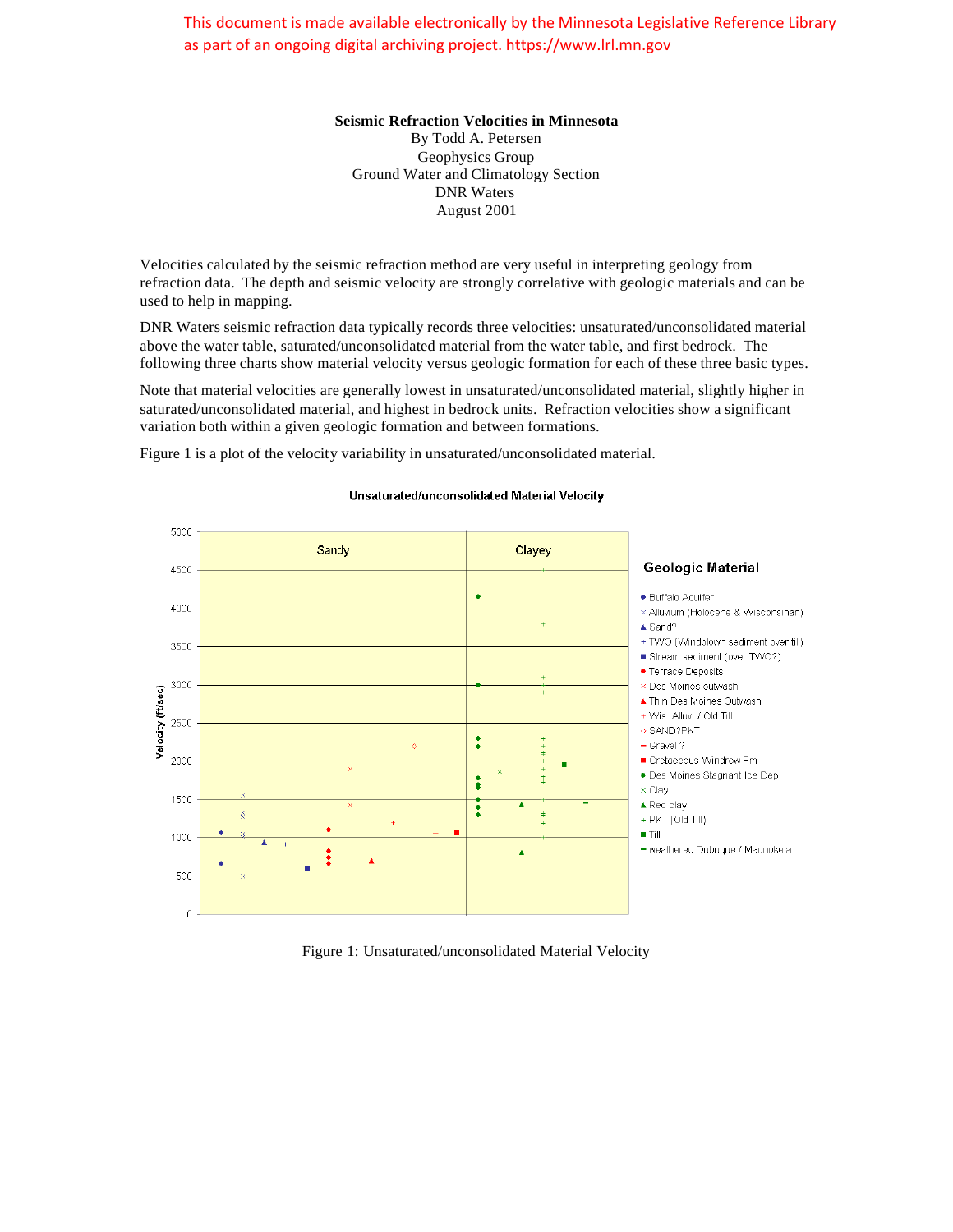Figure 2 is a plot of the velocity variability in saturated/unconsolidated material.



**Water Table Velocity** 

Figure 2: Saturated/unconsolidated Material Velocity